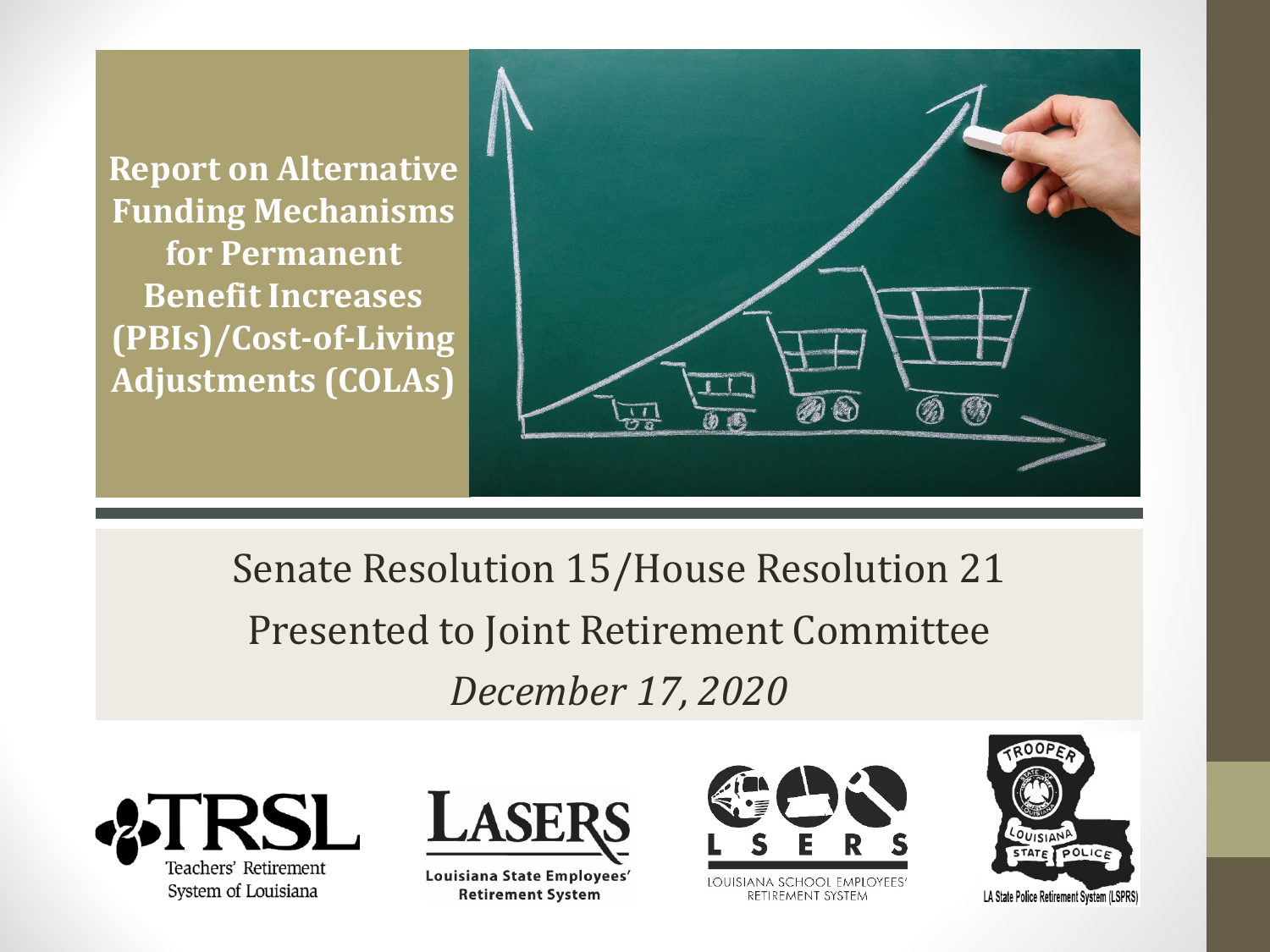### **Senate Resolution 15/House Resolution 21**

*"…hereby urge and request the four state retirement systems, working together as appropriate, to study alternative mechanisms for providing meaningful benefit increases on a regularly scheduled basis, designed to preserve the purchasing power of the recipients."*

*Note about PBI/COLA terminology: The term "cost-of-living adjustment" (COLA) is widely used among policymakers and the general public. However, COLA and PBI (permanent benefit increase) are used interchangeably in this presentation and the report.*

2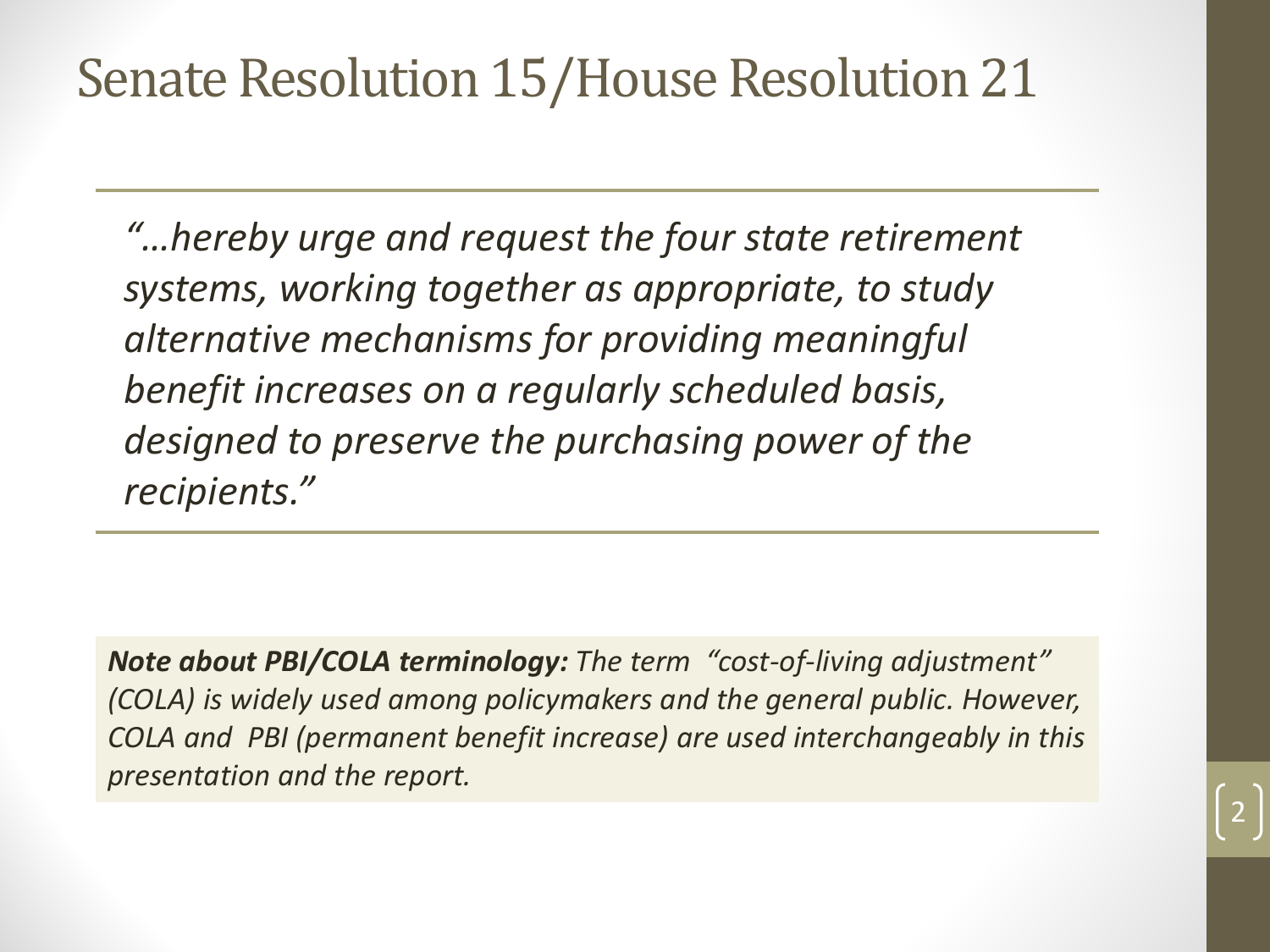### **Overview**

- About the Report
- **Louisiana at a Glance**
- **Alternative PBI Funding Options**

3

**Questions**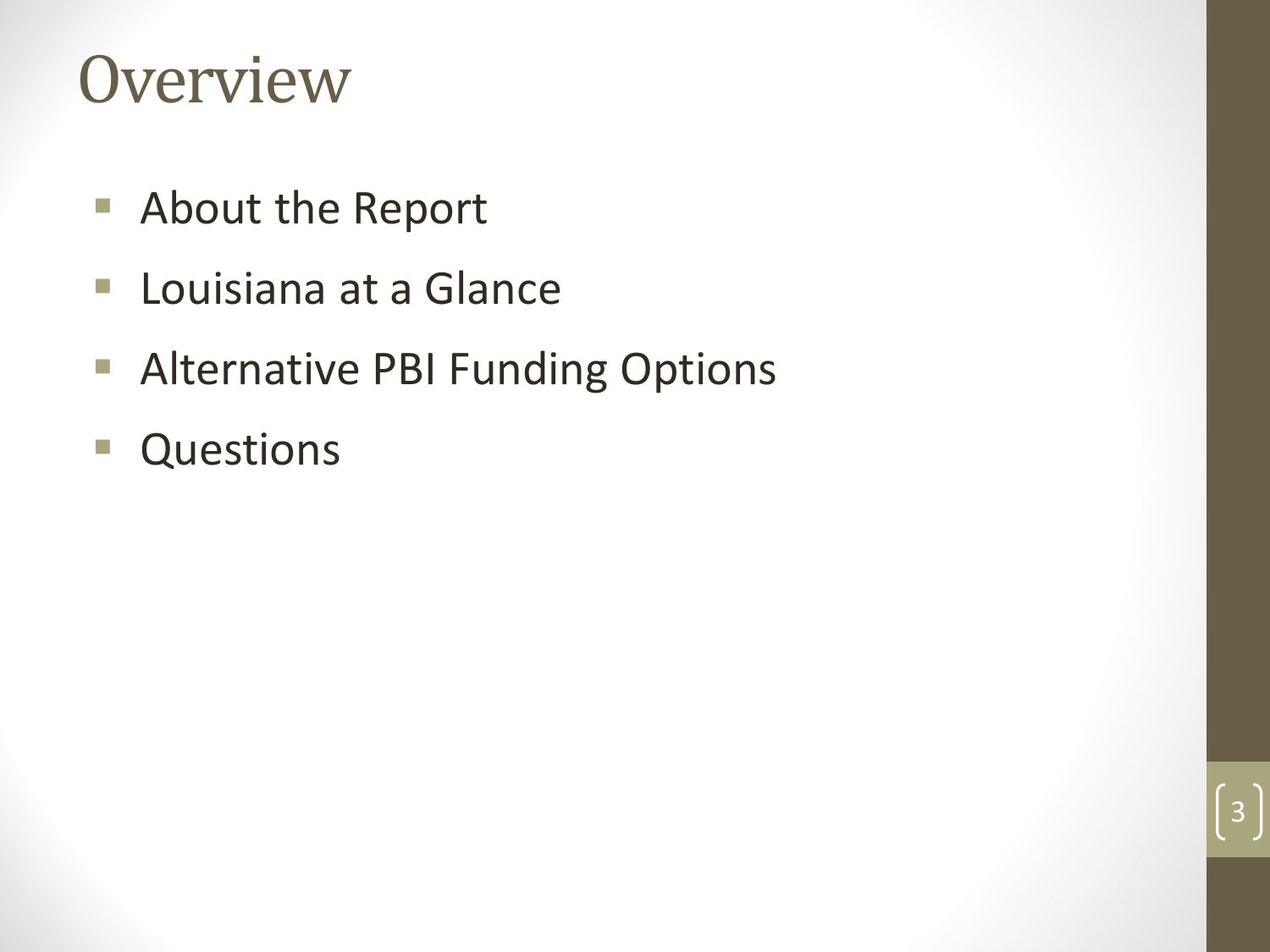### **Report: Purpose of PBIs**

- **PBIS/COLAs protect the purchasing power of a retirement** benefit from inflation.
- Benefits that were sufficient to pay living expenses at time of retirement can become inadequate over time.



*The chart shows how inflation can erode the purchasing power of retirement income. After 20 years, a \$25,000 benefit at retirement falls to 67% of its original value at 1% inflation, and 82% of its original value at 2% inflation.*

4

*SOURCE: NASRA Issue Brief: Cost-of-Living Adjustments, June 2020, www.nasra.org/colabrief*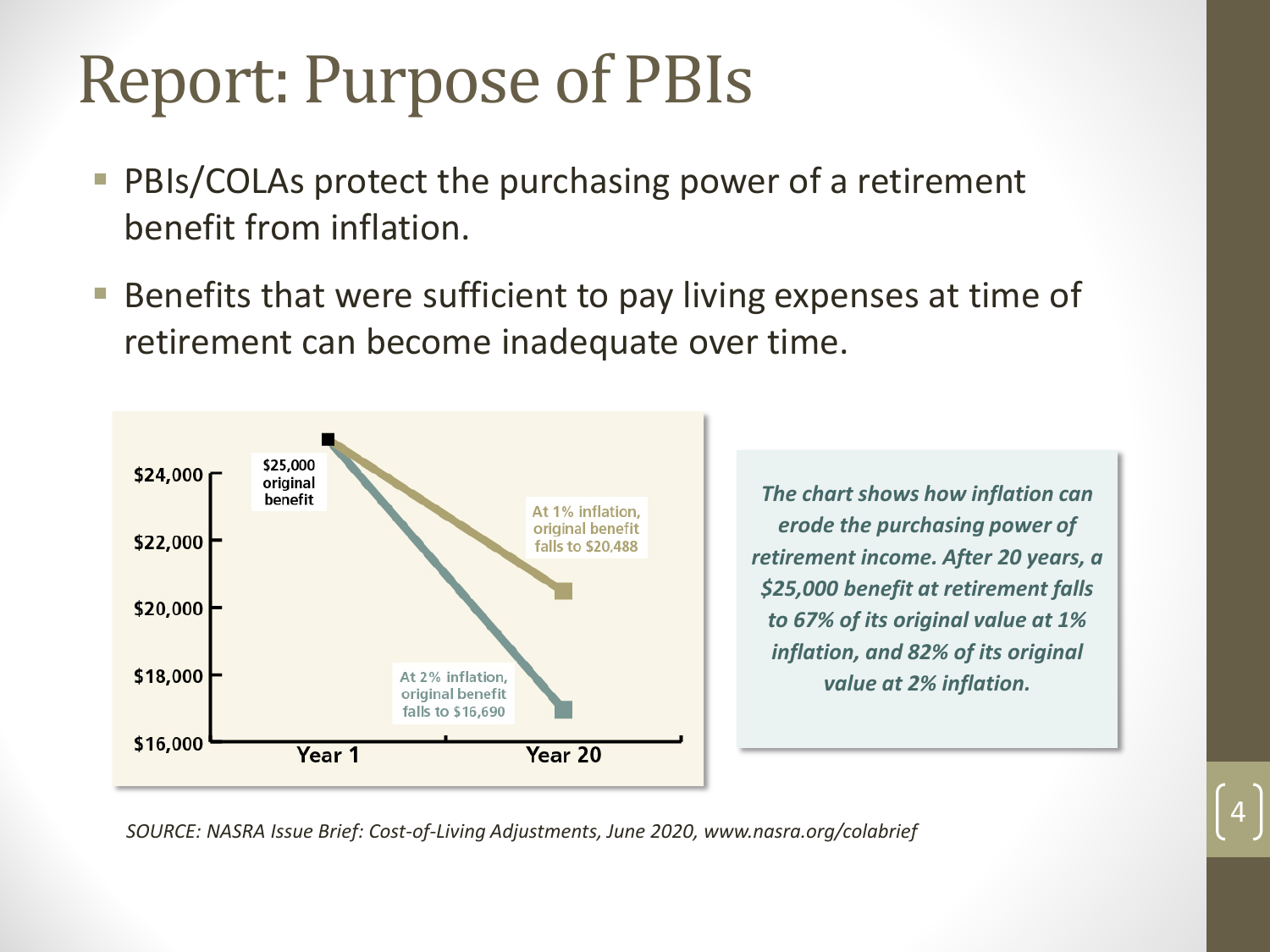## Report: PBI Types

| <b>Type</b>                                                             | <b>Key features</b>                                                                                                                                                                                                  |  |  |  |
|-------------------------------------------------------------------------|----------------------------------------------------------------------------------------------------------------------------------------------------------------------------------------------------------------------|--|--|--|
| <b>Ad Hoc</b>                                                           | Requires governing body to approve a post-retirement benefit increase                                                                                                                                                |  |  |  |
| <b>Automatic or</b><br><b>Fixed Rate</b>                                | Occurs without action, and is typically pre-determined by a fixed rate (e.g.,<br>3%) or formula                                                                                                                      |  |  |  |
| <b>Based on CPI</b>                                                     | COLA provided automatically as some proportion of the CPI increase each year                                                                                                                                         |  |  |  |
| <b>Based on Investment</b><br><b>Earnings or</b><br><b>Gain Sharing</b> | COLA provided when annual investment earnings exceed some benchmark<br>(e.g., exceeds the approved actuarial rate of return)                                                                                         |  |  |  |
| <b>Based on</b><br><b>Funded Status</b>                                 | COLA granted when funded status is over an agreed upon threshold                                                                                                                                                     |  |  |  |
| <b>Purchasing</b><br><b>Power Protection</b>                            | Supplementary benefit paid when a retiree's benefit falls below a set<br>percentage (most commonly 75%) of the purchasing power of the benefit at<br>time of retirement                                              |  |  |  |
| One-time or<br><b>13th Check</b>                                        | One-time payment granted for a variety of reasons, including addressing<br>retiree benefit amount or the availability of reserve funds                                                                               |  |  |  |
| Self-Funded<br><b>Annuity Option</b>                                    | Allows a retiring employee the option to "self-fund" a fixed-rate COLA as an<br>optional form of payment; lower monthly annuity payments provided with<br>promise of a guaranteed future annual COLA at a fixed rate |  |  |  |

5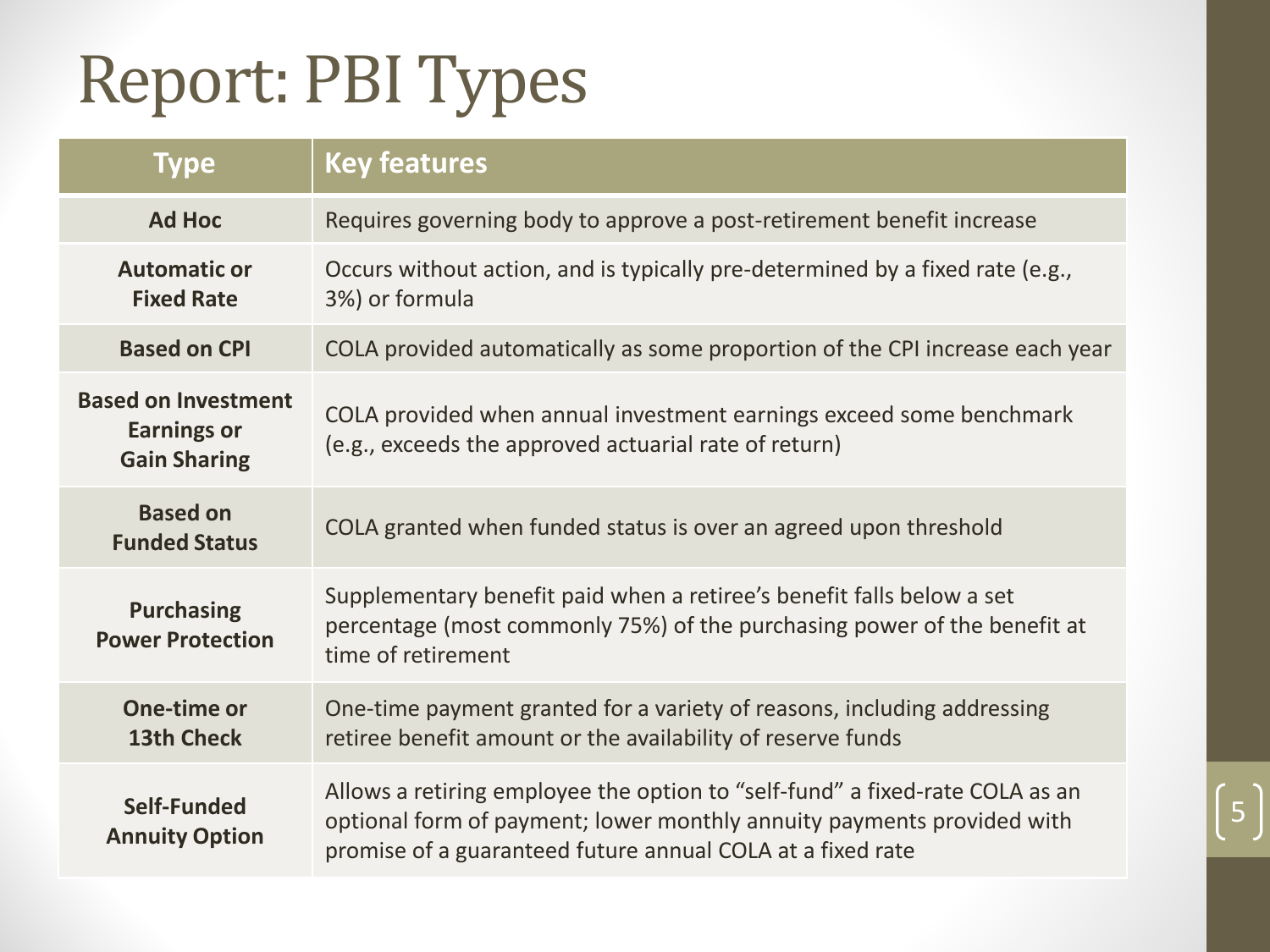## **Report: PBI Funding**

### Common sources:

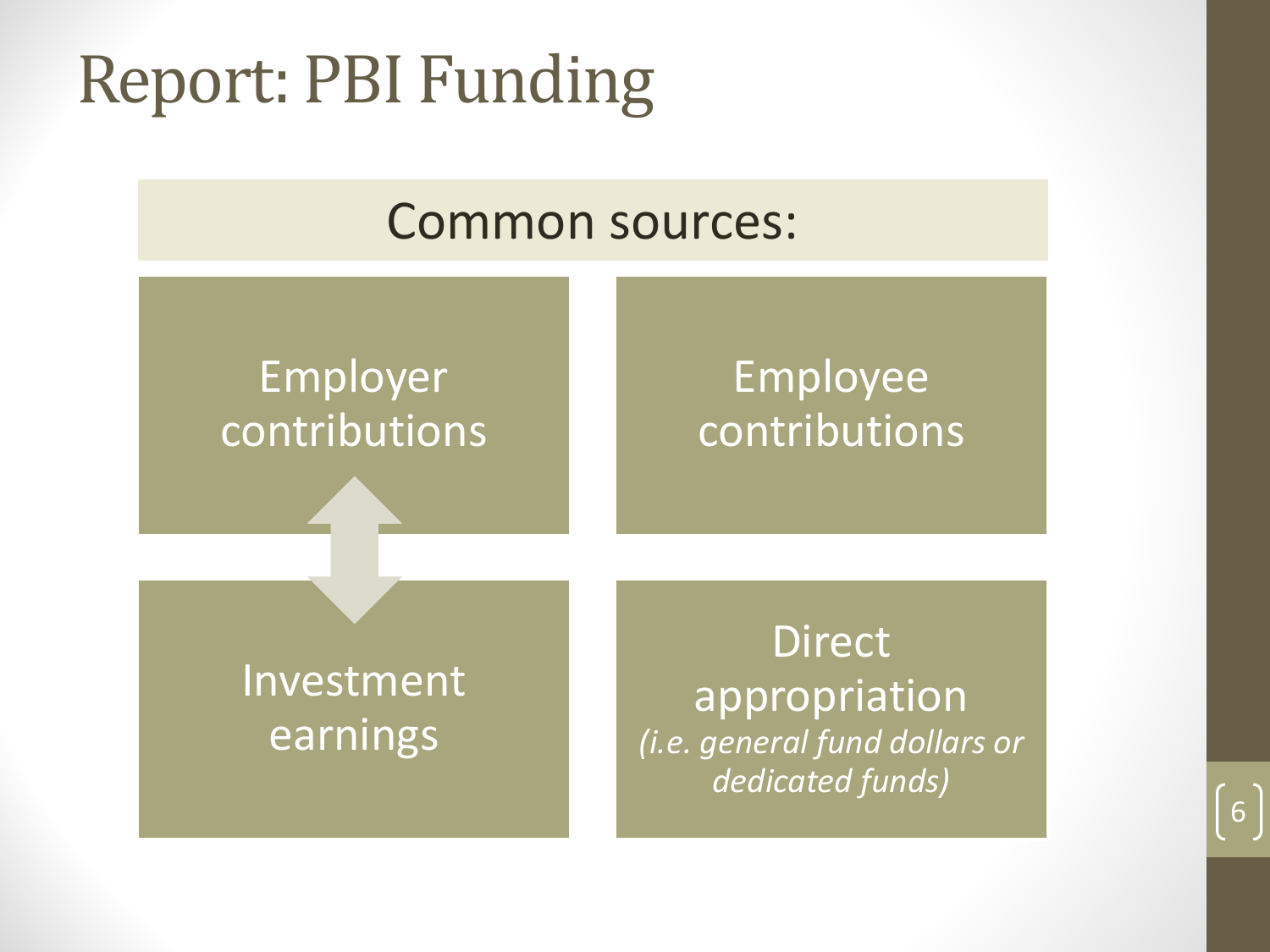### **Report: PBI Eligibility Criteria**





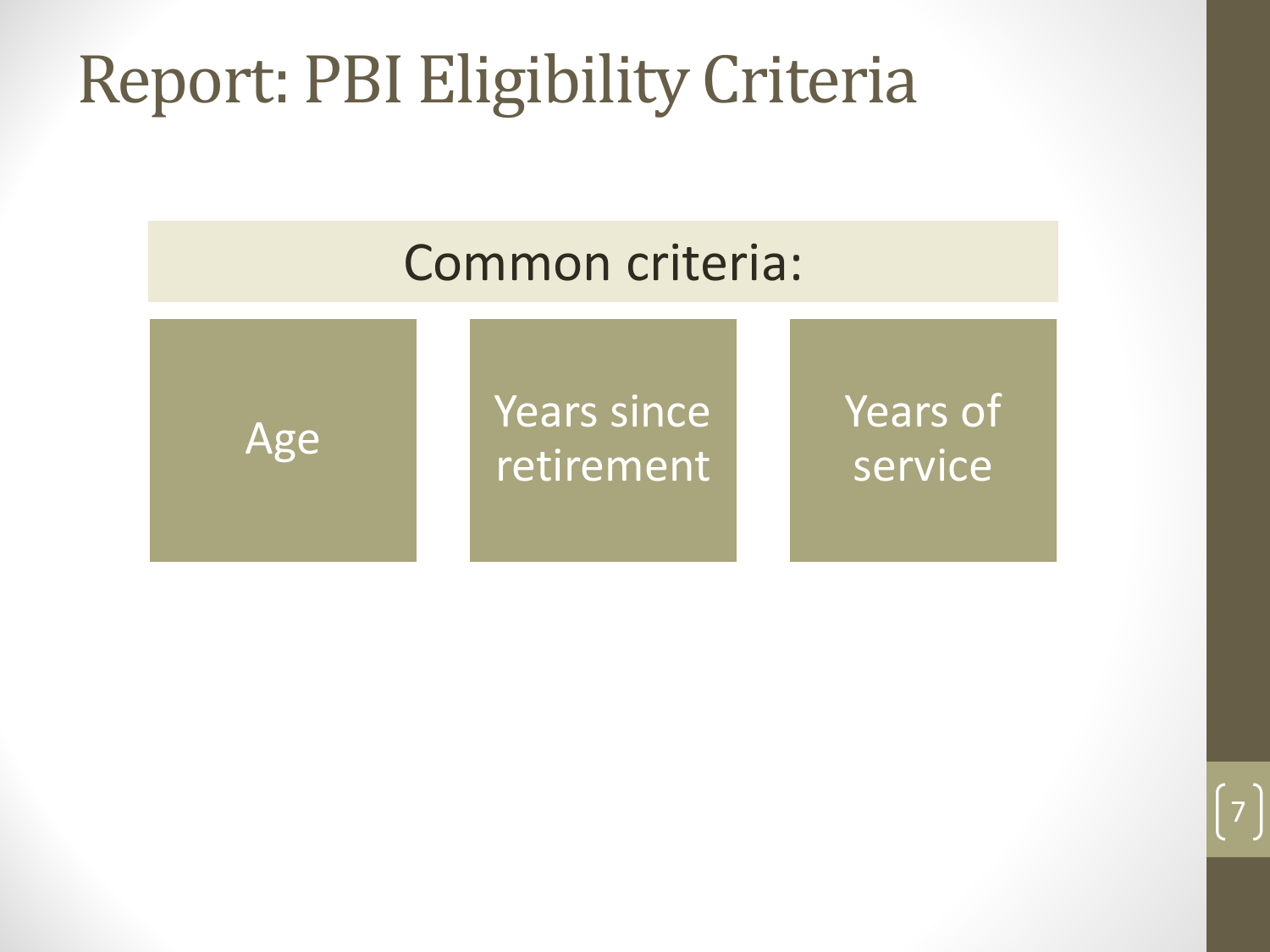### Louisiana at a Glance

#### **Overview:**

- Louisiana pensions are modest and reliable, enabling retirees to purchase goods and services.
- **Most Louisiana public employees cannot participate in Social** Security through their public employment.
- **Also, Louisiana public employees may be affected by Social Security** offsets: Windfall Elimination Provision (WEP) and Government Pension Offset (GPO).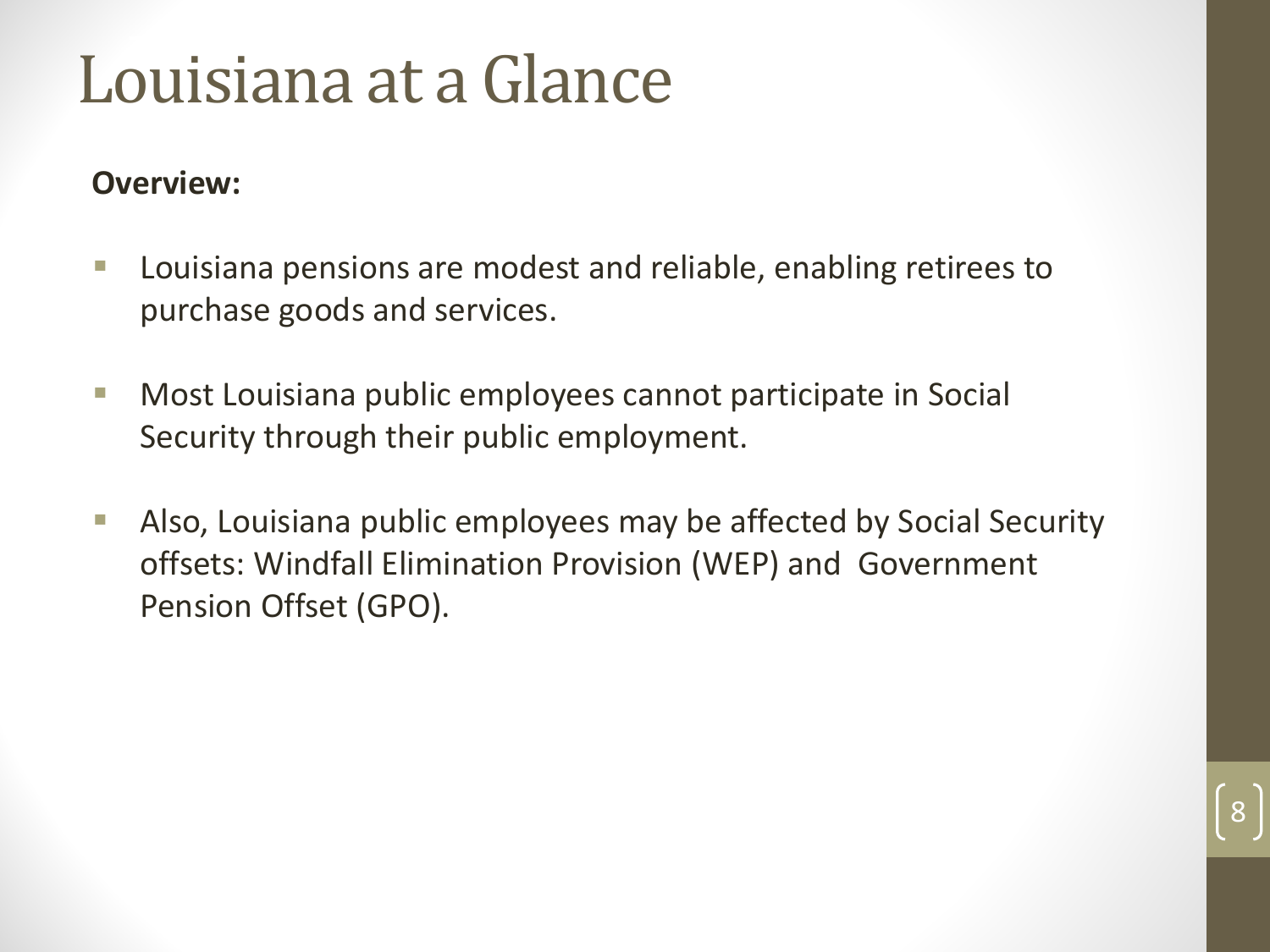### Louisiana at a Glance

#### **Overview:**

- Current funding/granting provisions have resulted in unpredictable and infrequent PBIs.
- Louisiana retirees haven't been able to rely on PBIs to help protect the purchasing power of their retirement benefits.
- Since 2010, TRSL and LASERS have paid two regular PBIs; LSERS and LSPRS have paid three regular PBIs. *(In comparison, Social Security has paid nine COLAS in the last 10 years.)*
- $\blacksquare$  The irregularity of granting PBIs can be linked to how the state has chosen to fund them.

9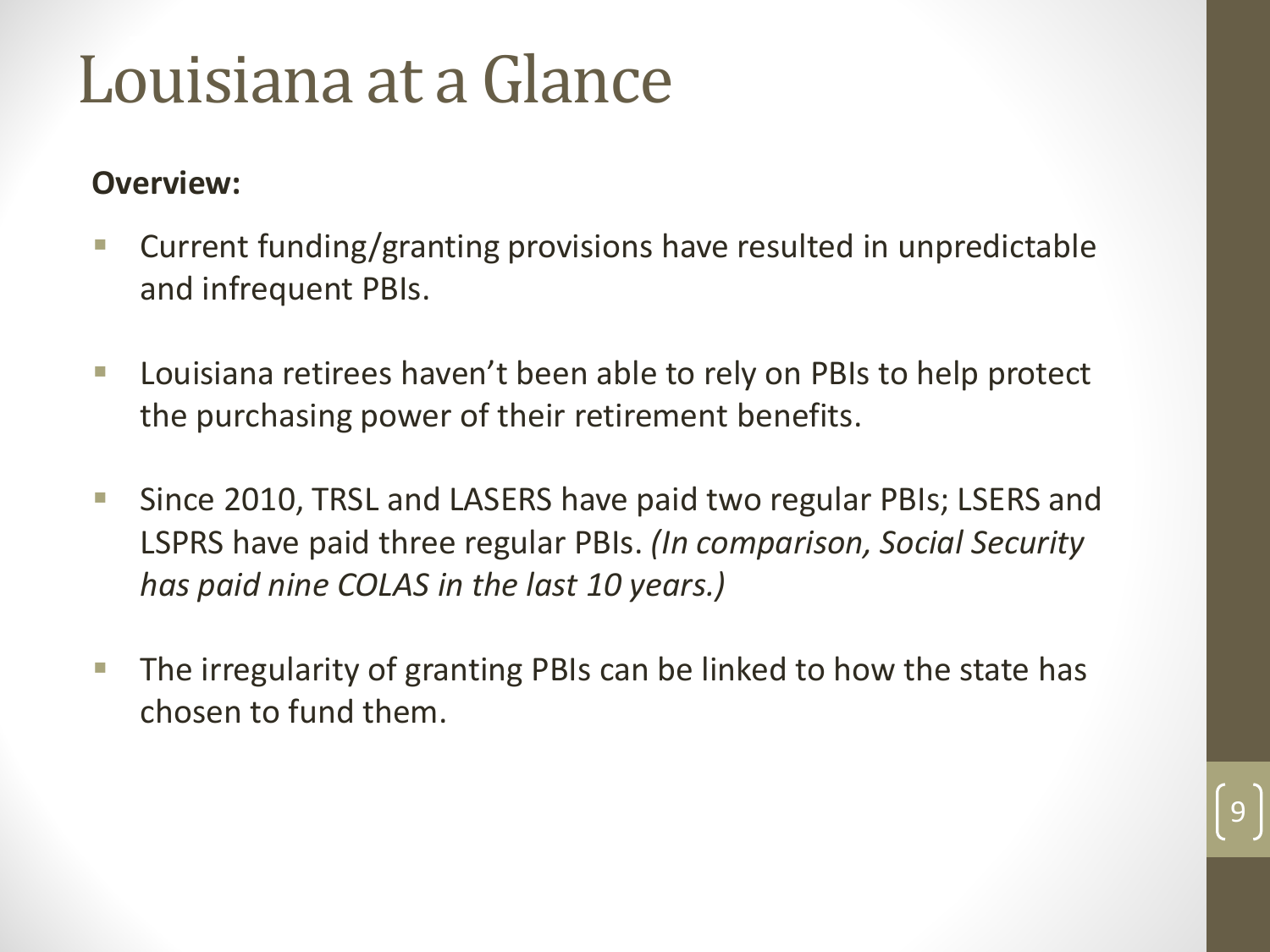### Louisiana at a Glance

#### **PBIs in Louisiana**

- Louisiana grants ad hoc PBIs with funds in retirement system experience accounts.
	- » Experience accounts credited with excess system investment earnings
	- » Must have sufficient funds in experience accounts to pay a PBI
	- » PBIs must be approved by the Legislature
- Over the years, more excess investment earnings have been steered toward reduction of the UAL rather than credited to experience accounts. Granting criteria has also become more complex.
- **The current statutory quantitative hurdles imposed on crediting** experience accounts makes it highly unlikely that a PBI will be granted in the foreseeable future.

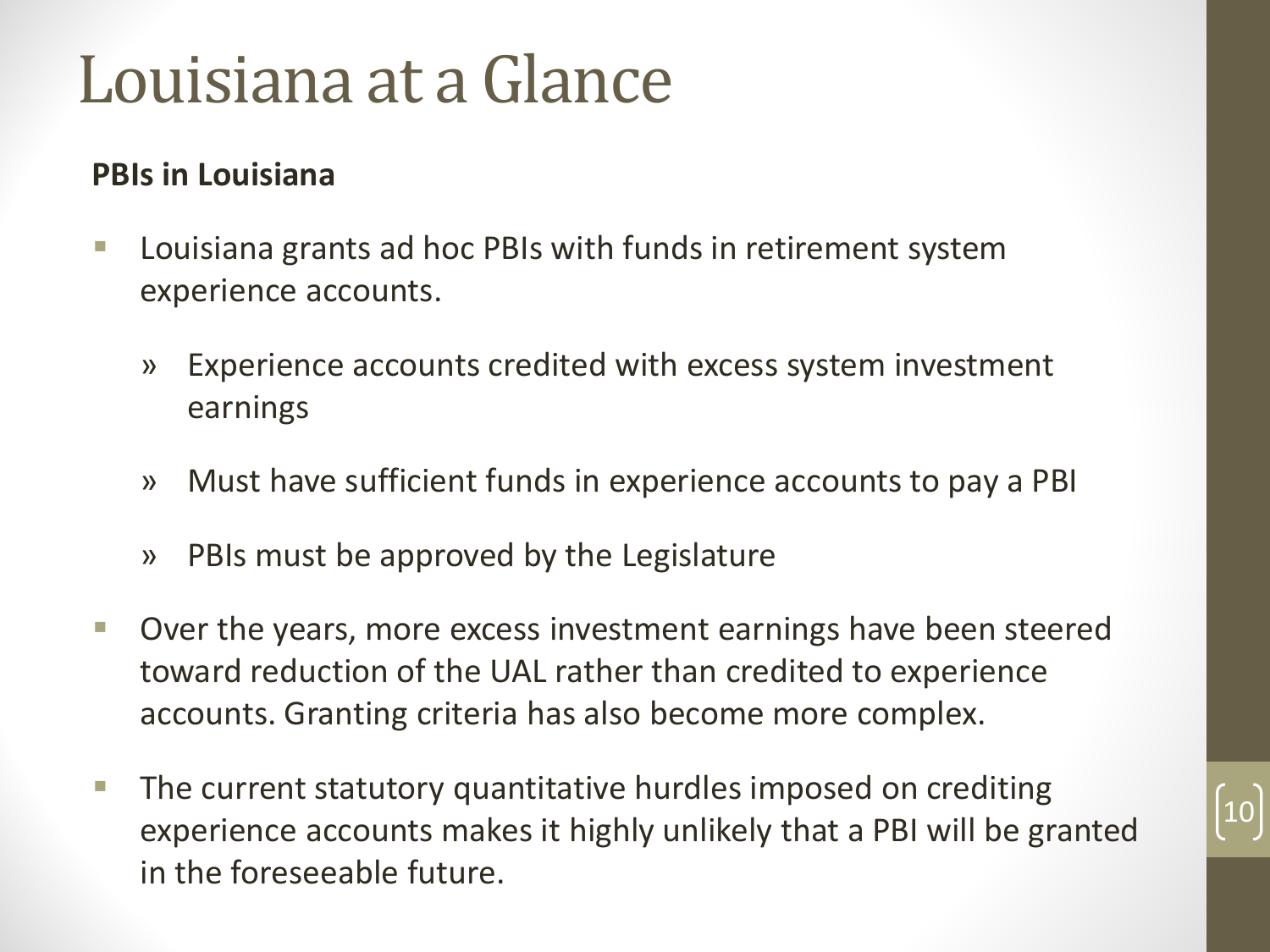### **Changes: Experience Account & Granting Criteria**

- **Experience account:** Created and credited with 50% of excess investment earnings
- **COLA granting:** Tied to investment performance and inflation
- **Experience account:** Credited with 50% of excess investment earnings after first \$200M of TRSL and \$100M of LASERS excess earnings applied to UAL
- **PBI granting:** Added system funding level to existing granting criteria
- **Experience account:**

**1992**

**2009**

**2014**

- » Indexed TRSL/LASERS hurdles to the increase in actuarial value of assets
- » Established dollar hurdles for LSERS/LSPRS; account credited with 50% of excess investment earnings after first \$15M for LSERS and \$5M for LSPRS applied to UAL; indexed hurdles to the increase in actuarial value of assets
- **PBI granting:** Created granting matrix that integrated funding level, investment performance, and last PBI paid to determine PBI frequency and amount

11

*NOTE: Experience accounts for LSERS and LSPRS created in 2007.*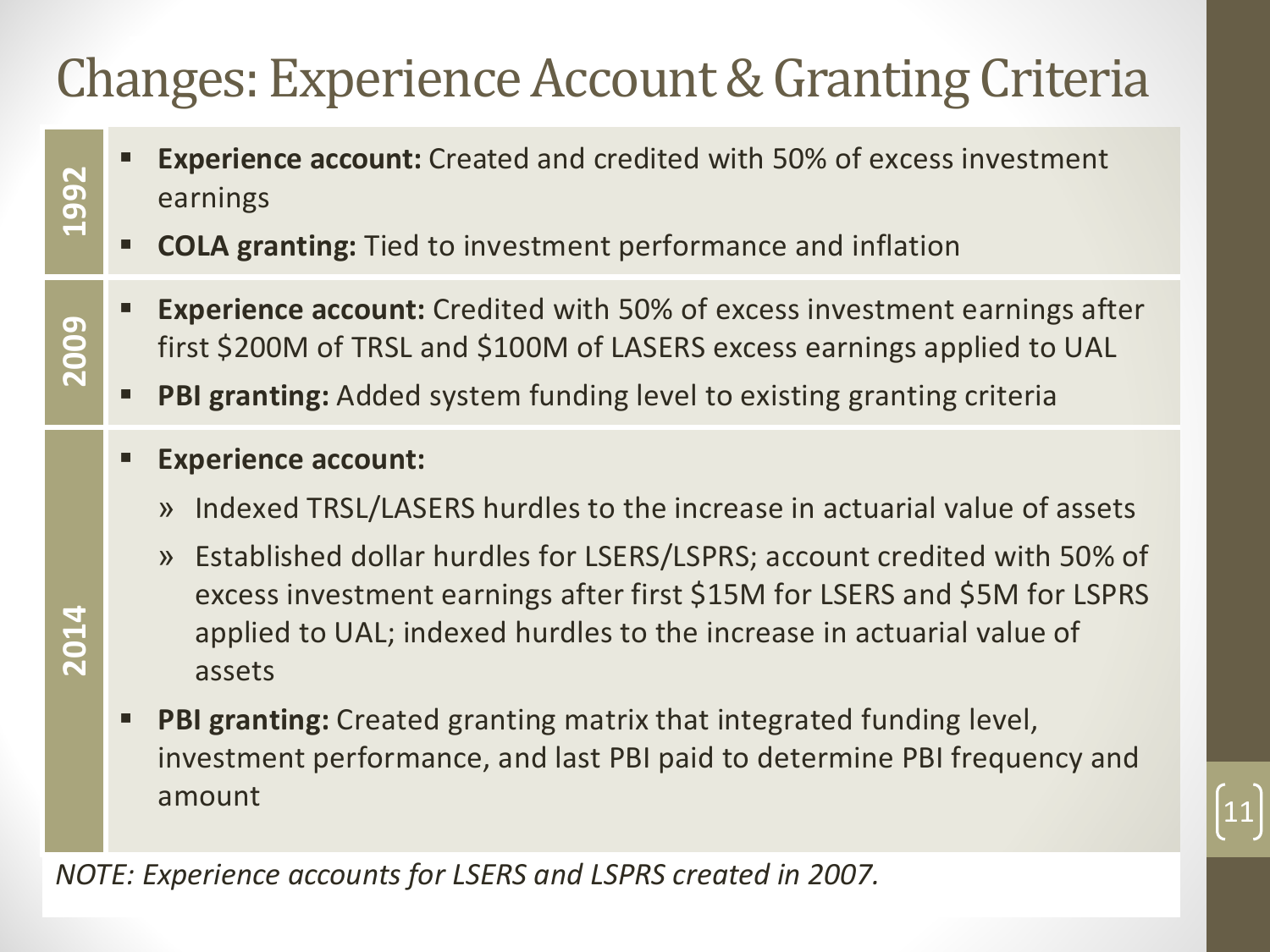## **Current: Granting Criteria**

#### *For illustration purposes*

| <b>Funding</b><br><b>Level</b> | <b>Last PBI</b><br><b>Granted</b> | System earns actuarial rate of return is: |                                                                           |                          |  |
|--------------------------------|-----------------------------------|-------------------------------------------|---------------------------------------------------------------------------|--------------------------|--|
|                                |                                   | <b>At least</b><br>8.25%                  | <b>Equal to or</b><br>greater than<br>AVR <sup>*</sup> , but<br>not 8.25% | Less than<br>AVR*        |  |
| Less than 55%                  | N/A                               | <b>None</b>                               | <b>None</b>                                                               | <b>None</b>              |  |
| At least 55%,                  | None in                           | Lesser of 1.5%                            | Lesser of 1.5%                                                            | <b>None</b>              |  |
| but less than 65%              | preceding FY                      | or CPI-U                                  | or CPI-U                                                                  |                          |  |
| At least 65%,                  | None in                           | Lesser of 2%                              | Lesser of 2%                                                              | <b>None</b>              |  |
| but less than 75%              | preceding FY                      | or CPI-U                                  | or CPI-U                                                                  |                          |  |
| At least 75%,                  | None in                           | Lesser of 2.5%                            | Lesser of 2%                                                              | <b>None</b>              |  |
| but less than 80%              | preceding FY                      | or CPI-U                                  | or CPI-U                                                                  |                          |  |
| At least 80%,                  | None in                           | Lesser of 3%                              | Lesser of 2%                                                              | Lesser of 2%             |  |
| but less than 85%              | preceding FY                      | or CPI-U                                  | or CPI-U                                                                  | or CPI-U                 |  |
| 85% or greater                 | N/A                               | Lesser of 3%<br>or CPI-U                  | Lesser of 2%<br>or CPI-U                                                  | Lesser of 2%<br>or CPI-U |  |

*\*Board-approved actuarial valuation Rate (AVR)*

*NOTE: LSERS and LSPRS have slightly different granting criteria. See Appendix B in the report for information specific to each system.*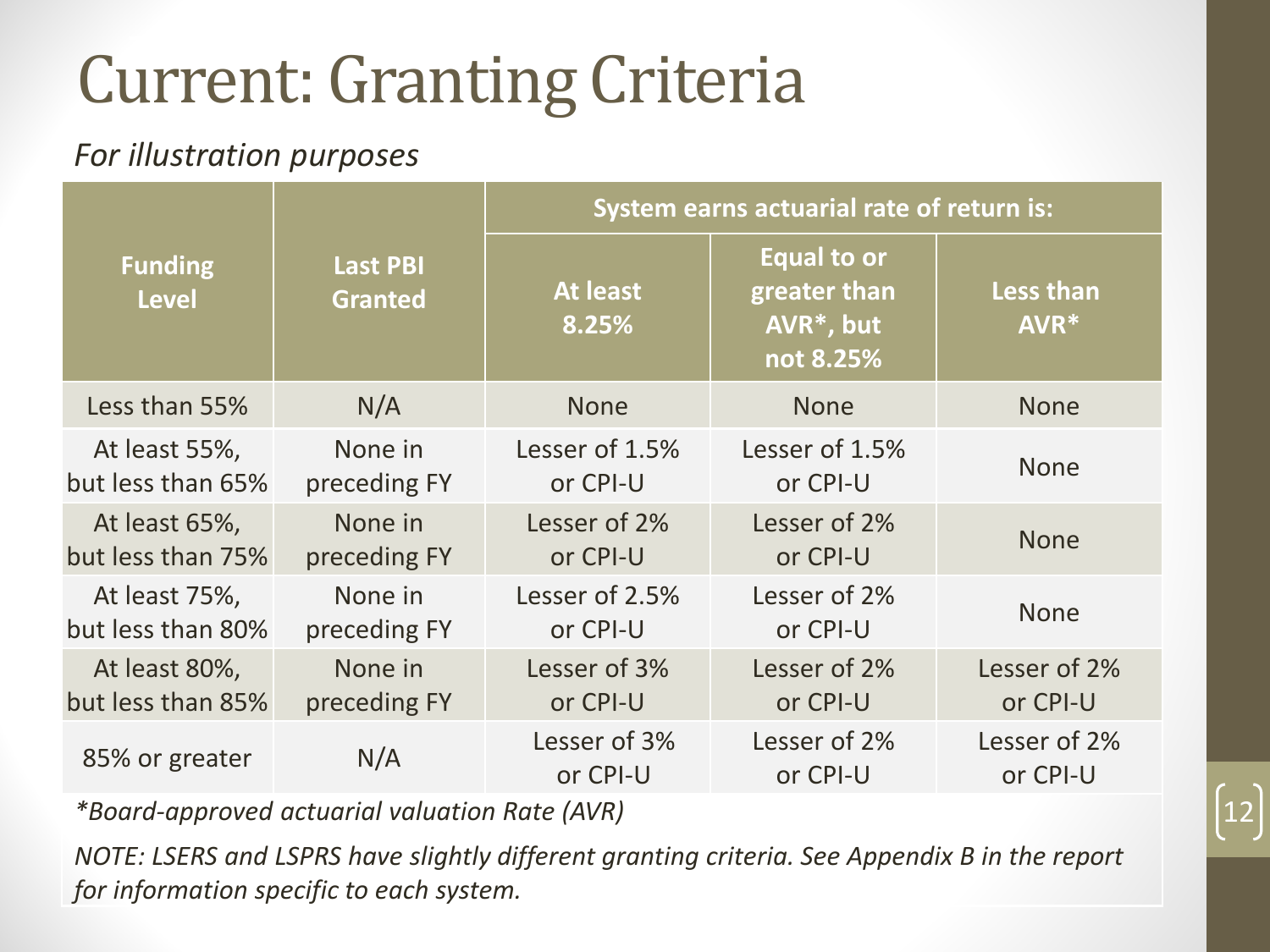### **Current: Experience Account Crediting**

| <b>System</b> | <b>Original</b><br><b>Hurdles</b> | <b>Current</b><br><b>Hurdles</b> | Percentage<br><b>Change since</b><br>2014 | <b>Experience</b><br><b>Account</b><br><b>Balance</b> |
|---------------|-----------------------------------|----------------------------------|-------------------------------------------|-------------------------------------------------------|
| <b>TRSL</b>   | \$200 M                           | \$249.6 M                        | 24.8%                                     | \$97.7 M                                              |
| <b>LASERS</b> | \$100 M                           | \$110.4 M                        | 10.4%                                     | \$12.3 <sub>M</sub>                                   |
| <b>LSERS</b>  | \$15 M                            | \$16.3 <sub>M</sub>              | 9.1%                                      | \$5.4 M                                               |
| <b>LSPRS</b>  | \$5 M                             | \$7.2 M                          | 45.5%                                     | \$2.2 <sub>M</sub>                                    |

13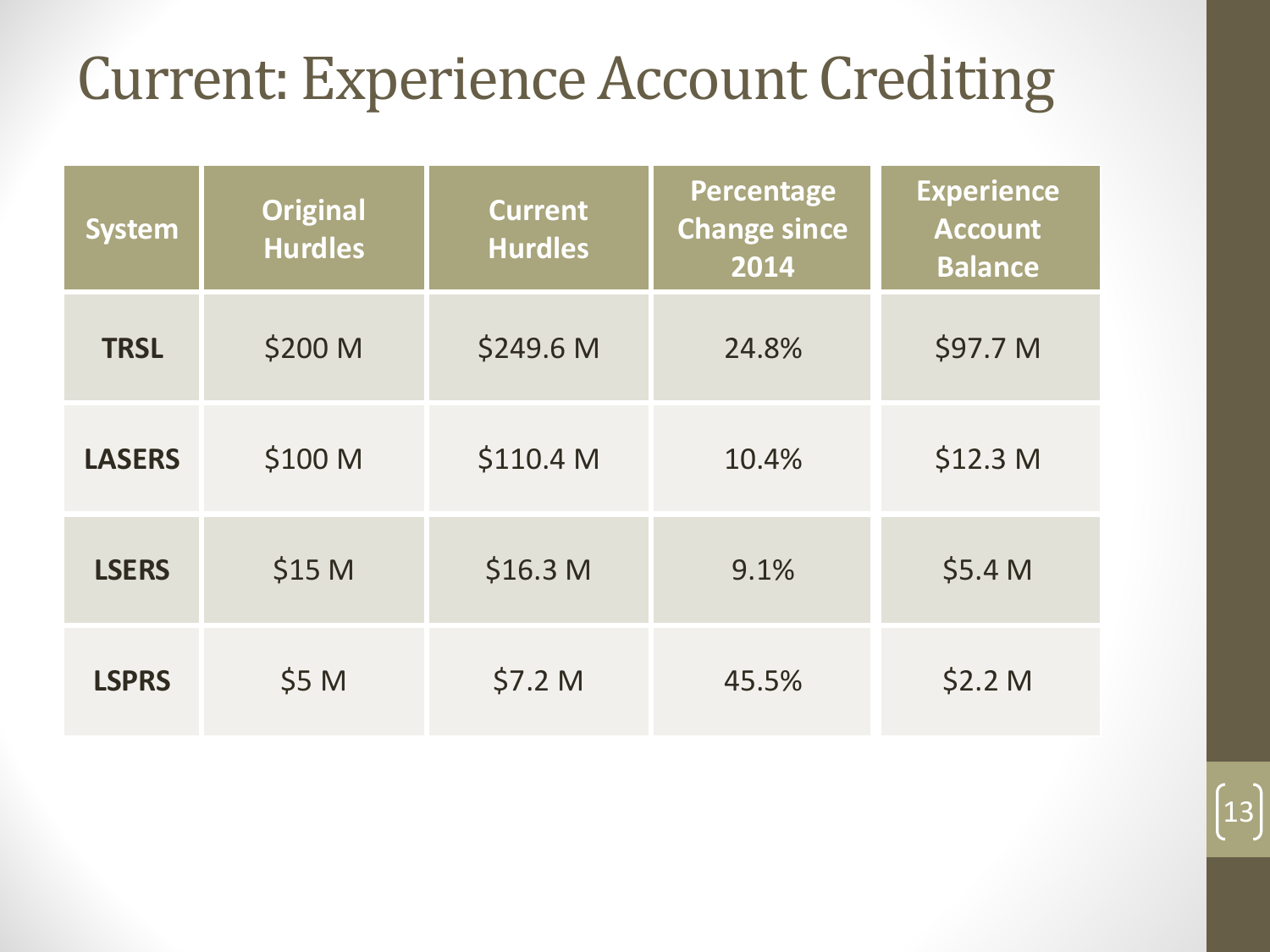*TRSL would need a 17.5% market return in FY 2021 to deposit enough funds in its experience account to produce a balance that would equal just half the cost of funding a 2% PBI.*

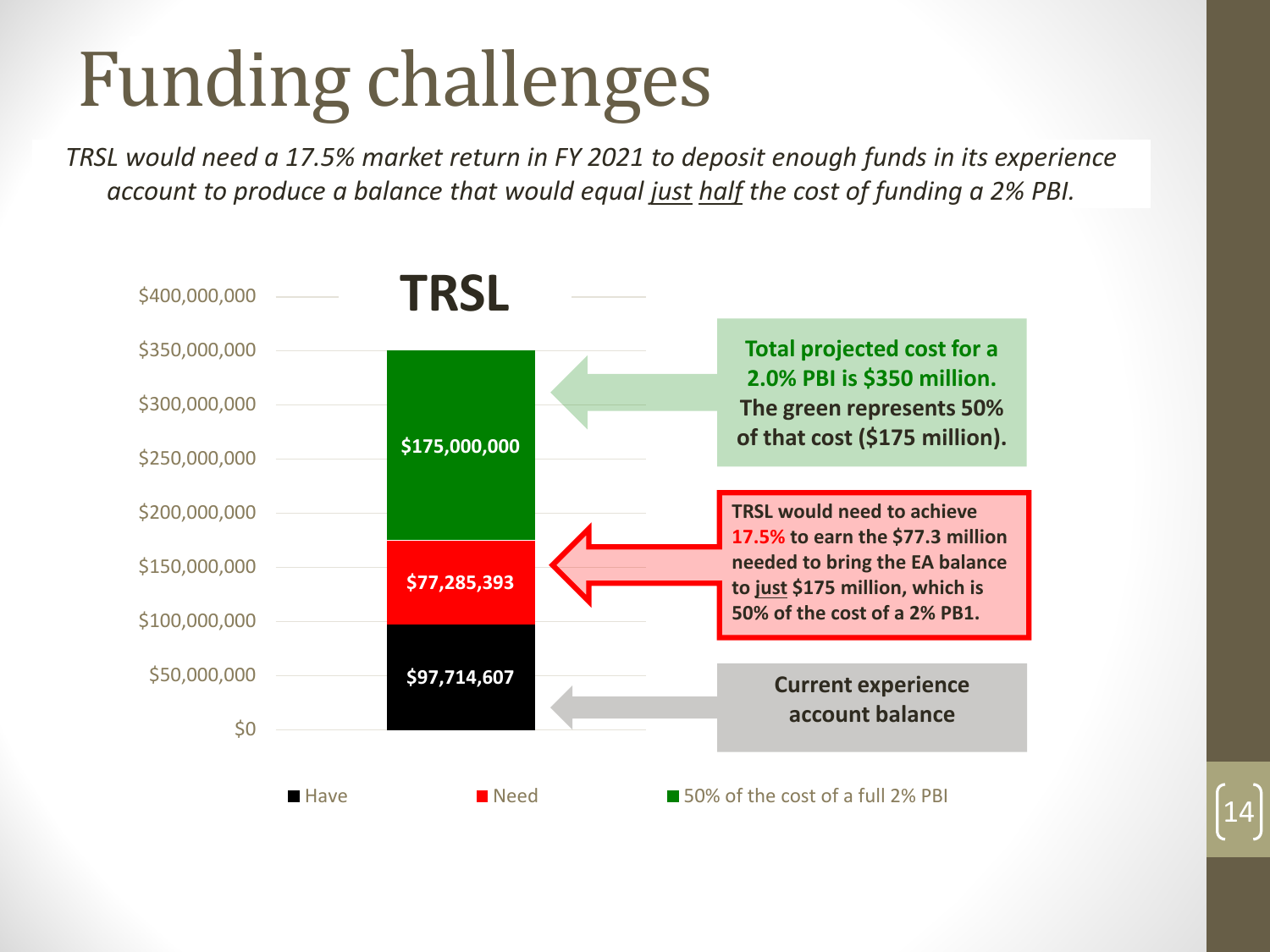*LASERS would need a 28.8% market return in FY 2021 to deposit enough funds in its experience account to produce a balance that would equal just half the cost of funding a 2% PBI.*

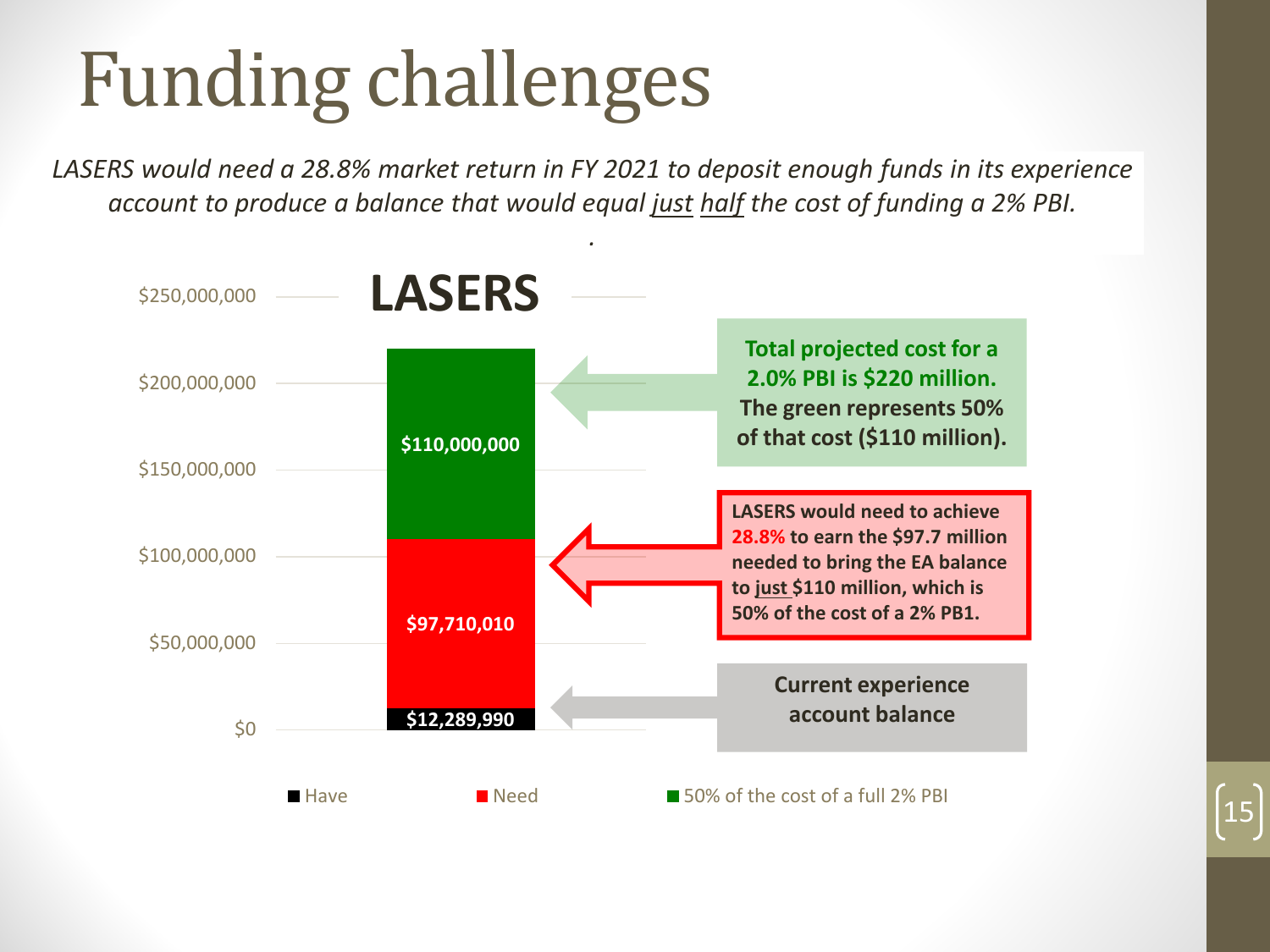*LSERS would need a 23% market return in FY 2021 to deposit enough funds in its experience account to produce a balance that would equal just half the cost of funding a 2% PBI.*

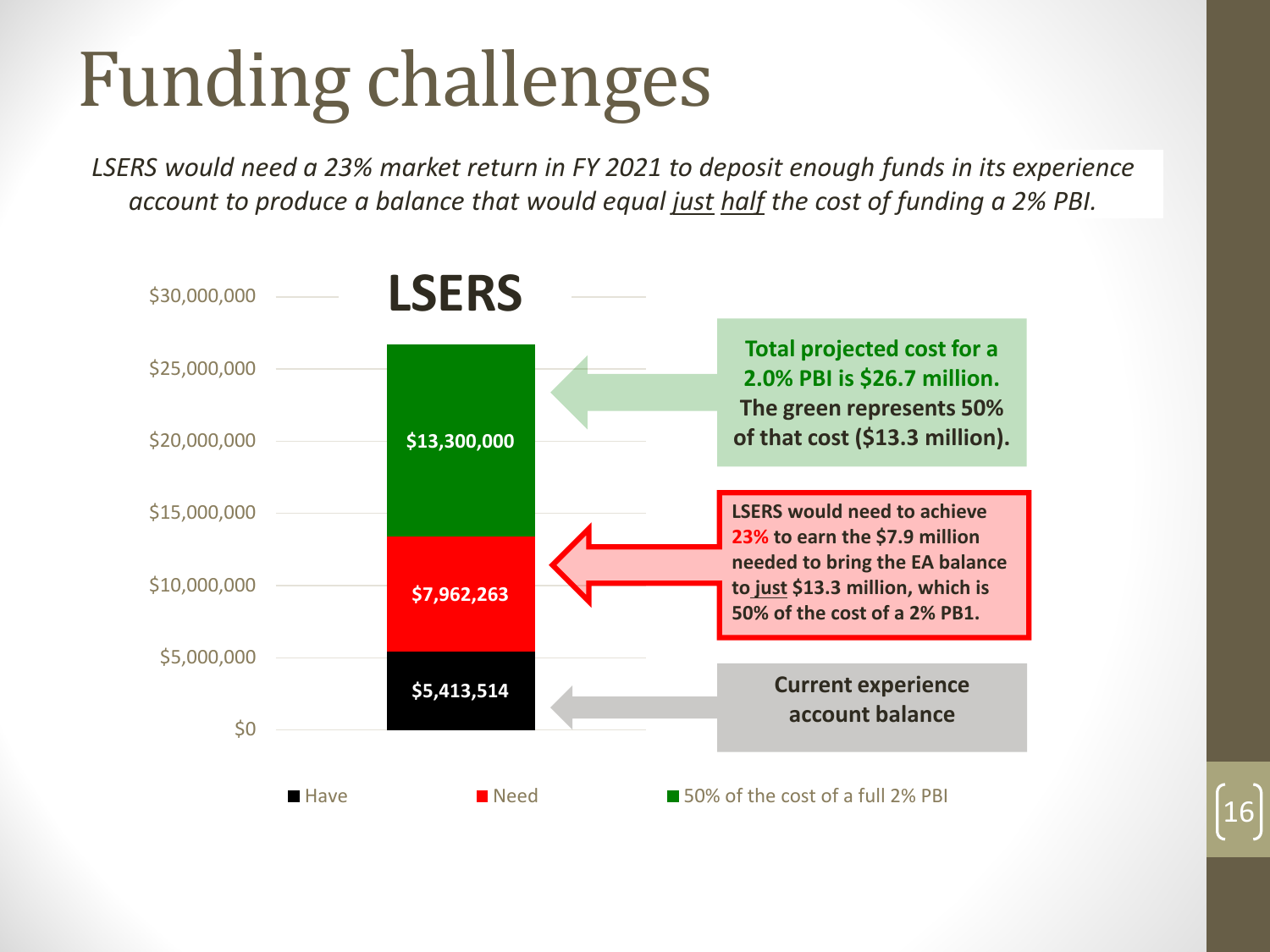*LSPRS would need a 16.4% market return in FY 2021 to deposit enough funds in its experience account to produce a balance that would equal just half the cost of funding a 2% PBI.*



*NOTE: LSPRS experience account includes two separately defined PBIs. The supplemental PBI is for retirees at least age 65 who retired on or before June 30, 2001. The projected cost above is for the value of both defined PBIs at the 2% level.*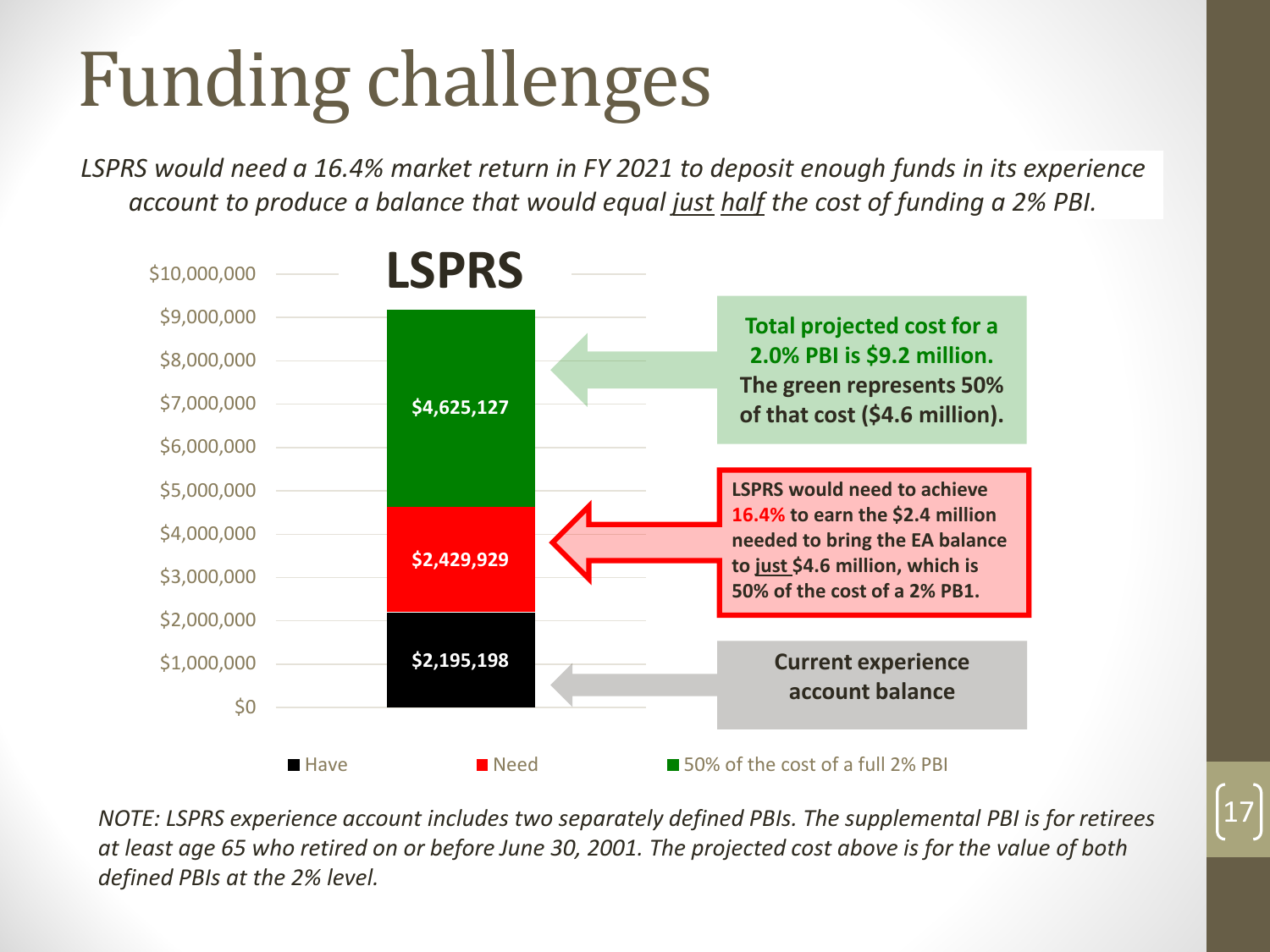### **ALTERNATIVE METHOD #1: Funded through the employer** contribution rate

**Retain experience account and supplement the account funding through the employer contribution rate, using additional streams of revenue as outlined below:**

- **1A.** When the employer contribution rate is set to decrease, allow all or a portion of the anticipated reduction to remain in effect and be dedicated to fund the experience account.
- **1B.** Add another component to the calculation of the employer contribution rate to fund PBIs. The employer rate would then include (1) the normal cost component, (2) UAL component, (3) non investment-related administrative expenses, and (4) the PBI component. The PBI component would be credited to the experience account.
- **1C.** Apply contribution variance surpluses to fund the experience account, rather than direct application to the UAL, specifically experience account amortization base (EAAB). *TRSL's projected contribution variance surplus for 2021 is \$28.6 million; since 2009, total contribution variance surplus is \$432 million.* 18

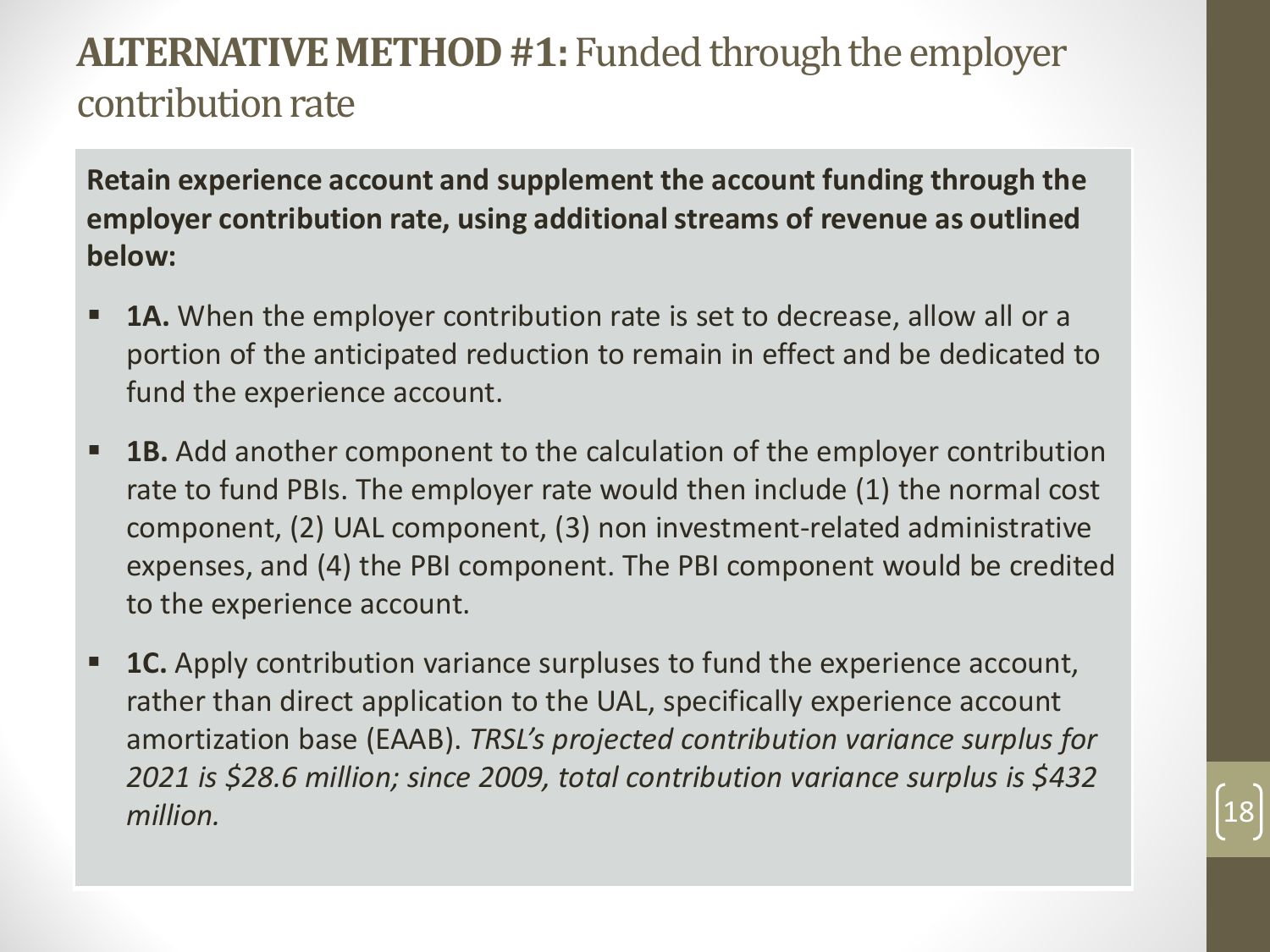### **ALTERNATIVE METHOD #2:** Lower and/or cap excess investment earnings hurdles

**Retain experience account and direct more investment earnings to the account by relaxing the hurdles the system must overcome before account deposits can be made.** 

- Lower and/or cap excess investment earnings hurdles that are currently in place to help pay down the UAL more quickly.
- Lowered and/or capped hurdles would result in a larger amount of excess investment earnings credited to the experience account in years where the actuarial rate of return exceeds the target return.

19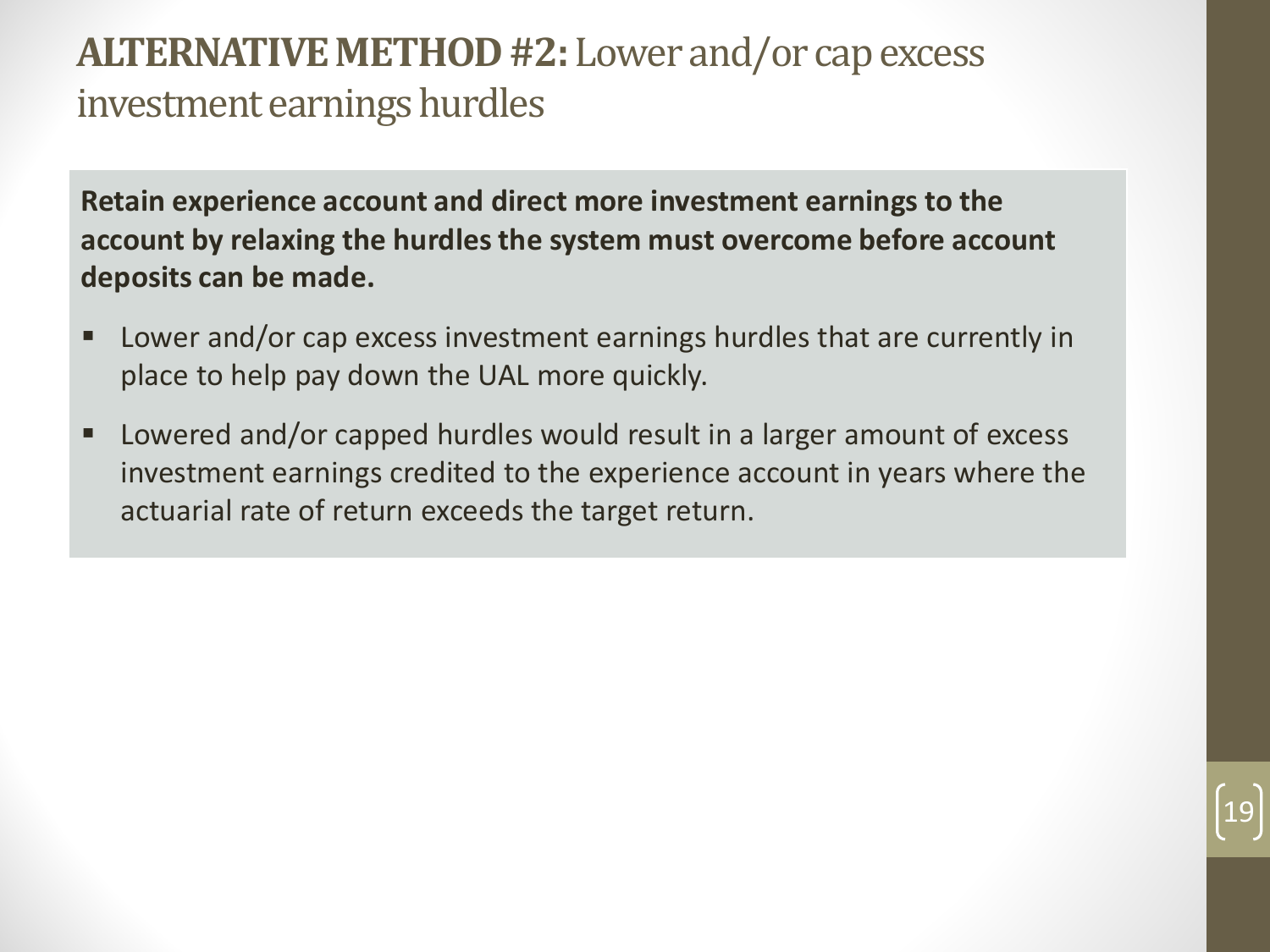### **ALTERNATIVE METHOD #3: Funded through** employer/employee contributions; hurdle modification/holiday

**Establish a PBI structure in which the cost of future PBIs for new hires would be shared by the employee and employer. Current active members and retirees would continue under the current experience account method for a limited time. Immediately grant hurdle holiday(s) to direct more excess investment earnings into experience accounts and enable payment of a PBI to retirees within three years.**

- For new hires, increase the employee contribution rate by a certain percentage to earn a PBI every other year starting at some point after retirement. Employers would also pay an additional percentage to cover the higher normal cost of these employees. Increased contributions for employee and employer would be calculated into the normal cost of the benefit.
- Current active members and retirees would continue, for a limited time, under the existing PBI/experience account structure paid through employer contributions.
	- » Upon payoff of original amortization base (OAB) in 2029, the experience account would be dissolved and be replaced by a fixed employer contribution. Current gain sharing would end and the direct employer contribution would be credited to a side-fund to pay PBIs when the balance is sufficient to fully fund the increase.
	- » Employer contribution rate increase would be incrementally phased in within next 1-2 years until reaching a fixed percentage annual increase.
- With implementation of this method, a hurdle holiday(s) would also be granted to direct 50% of all excess earnings into experience account to assist in funding a PBI within three years.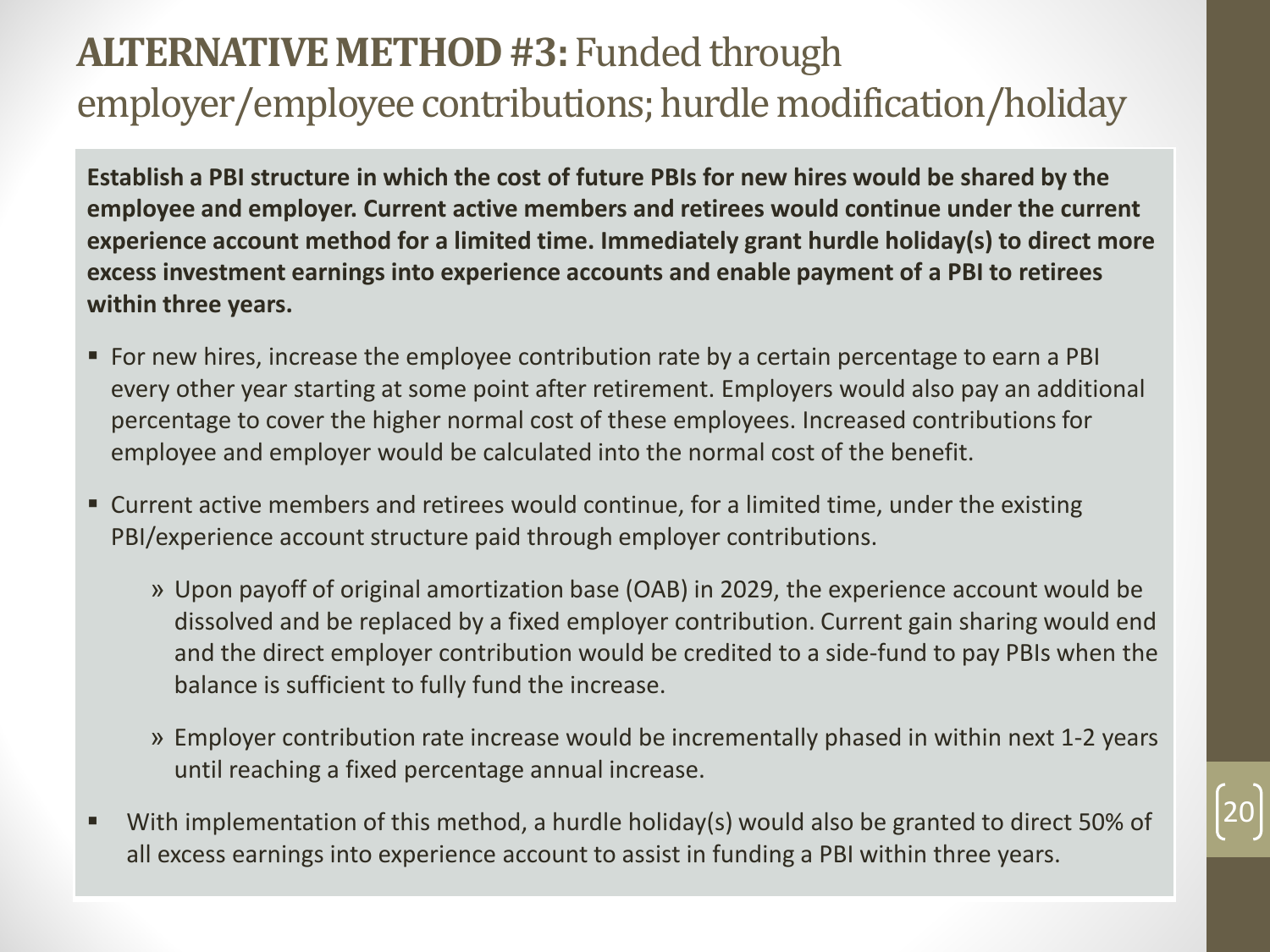### **ALTERNATIVE METHOD #4: PBI Pre-Funding Account** through employer contributions

**Establish funding deposit account that would pre-fund PBIs with employer contributions.** *This method was proposed for the Municipal Police Employees' Retirement System (MPERS) in House Bill 19 of the 2020 Regular Session.*

- Would establish a PBI pre-funding account, which would allow board to require an employer contribution rate up to a certain percentage higher than the statutorily required employer rate for any given fiscal year.
- When the actual employer contribution rate is set above the minimum recommended employer contribution rate approved by the board and/or PRSAC, the excess contribution would be deposited into the PBI pre-funding account.
- The pre-funding account would earn interest at the board-approved valuation interest rate.
- Once the account is sufficient to fund a PBI, a certain percentage PBI would be granted from it to any retirees or beneficiaries reaching certain age and/or period of retirement status.

21

 The method does not set a PBI frequency, but it would allow greater predictability related to timing of future PBIs since it does not depend on the investment returns.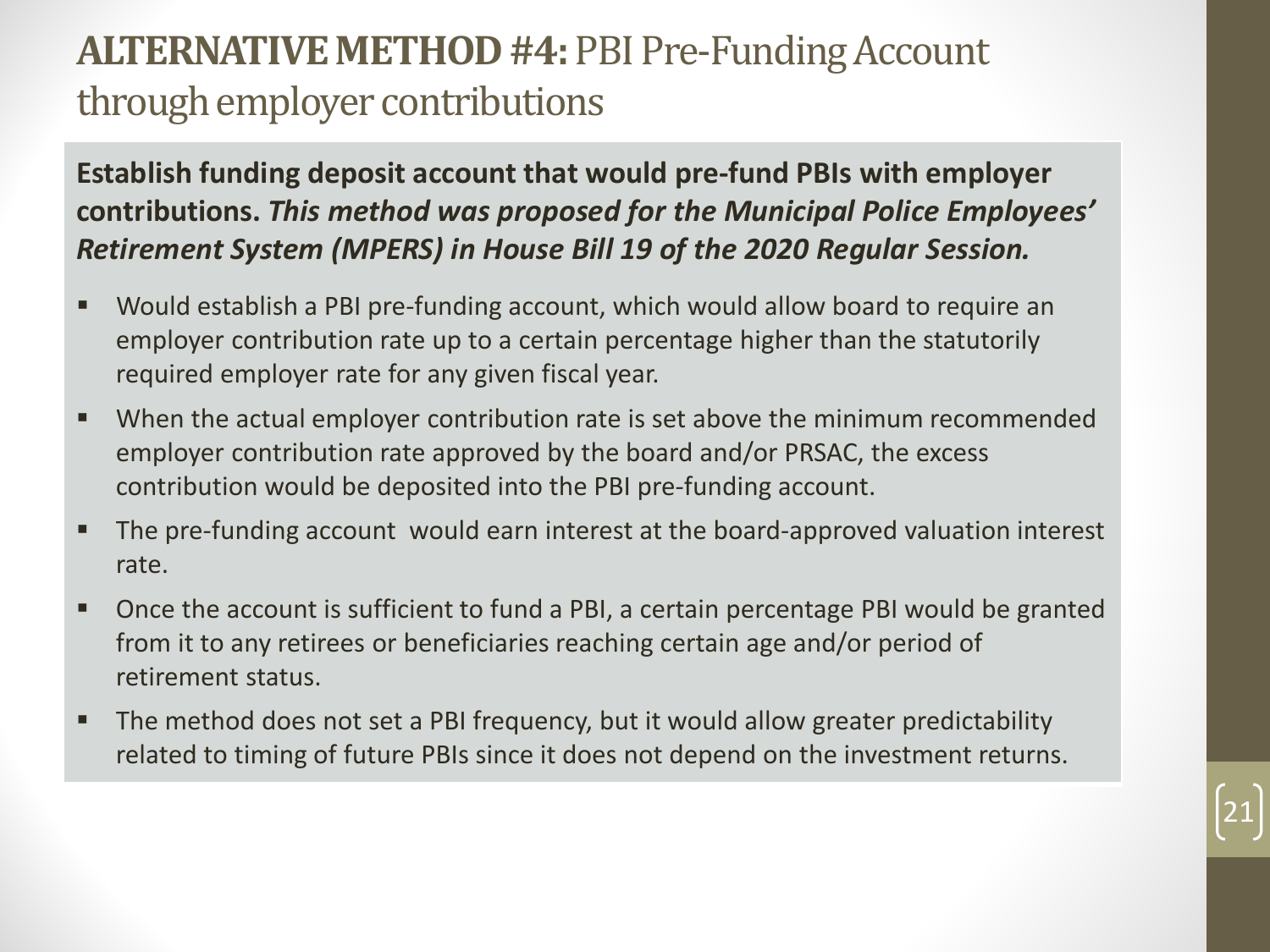### **ALTERNATIVE METHOD #5: Minimum PBI or 13th Check**

**The Legislature could choose to use funds in experience account to pay a minimum PBI to current retirees who meet certain age, years retired, and benefit level requirements.** *This method was used in 2009 to lift retirees of TRSL and LASERS to poverty level under Act 144 of 2009 ("Doerge Bill").*

- **Possible eligibility criteria for retirees/beneficiaries:**
	- » At least age 60 with 30 or more years of service credit
	- » Retired for 15 or more years
	- » Monthly benefit is less than \$1,430, or \$17,240 annually
	- » Did not participate in DROP/ILSB.
- The minimum PBI payable to eligible retirees and beneficiaries would be the lesser of \$300, or the difference between \$1,430 and their current monthly benefit.
- An alternative to providing a minimum PBI would be to use the PBI eligibility in current law and provide eligible retirees/beneficiaries with a 13th check (a one-time additional benefit check).